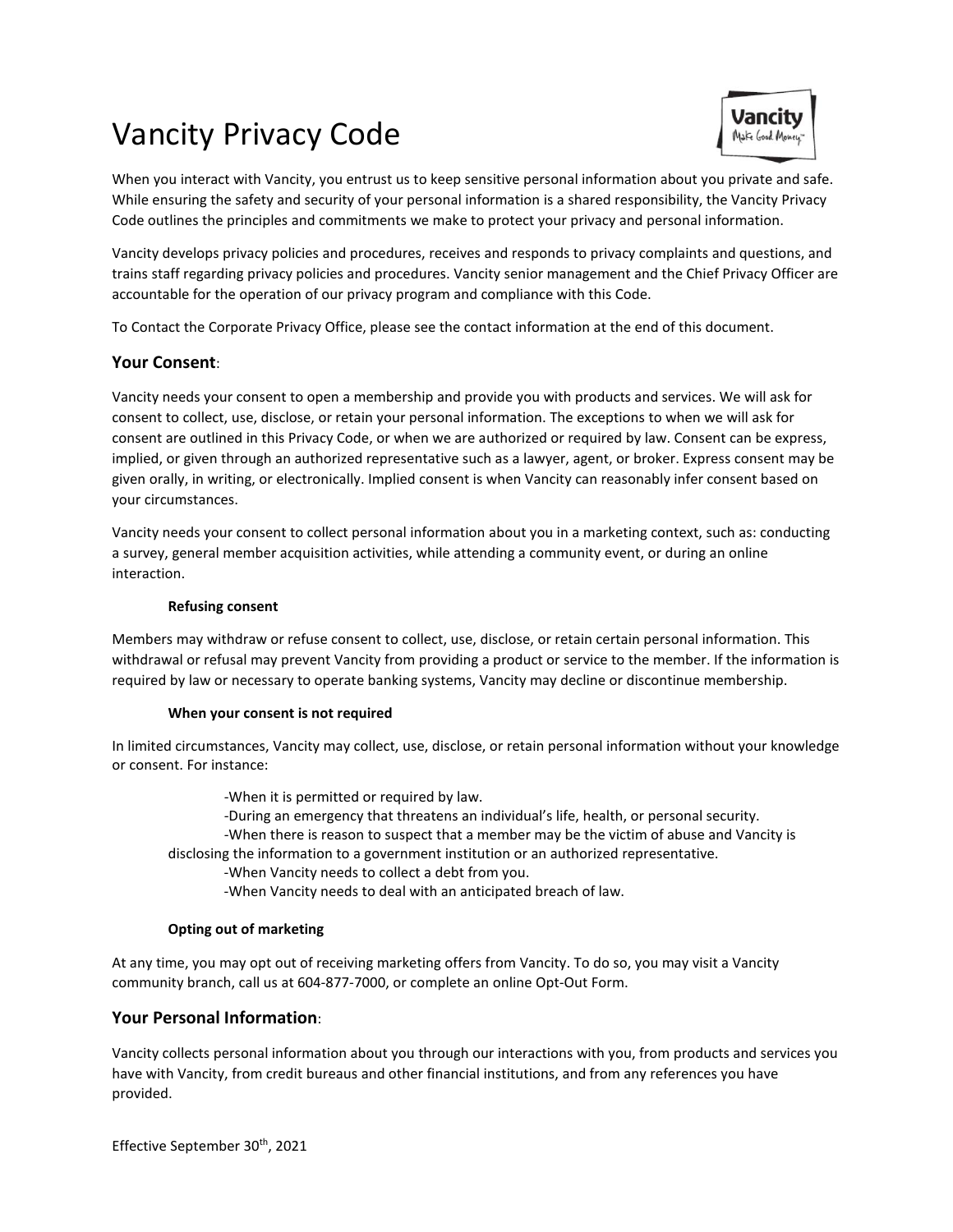Your personal information will be collected, used, disclosed, and retained for the purpose for which it was obtained or for purposes authorized or required by law. Vancity will not collect, use, disclose, or retain personal information for any other purposes unless your consent to do so is obtained.

Vancity does not collect your biometric data. Touch ID & Face ID data used for authentication via our mobile app is stored on your device and is not accessible by Vancity.

#### **Vancity collects your personal information to**:

-Verify your identity. For example: in branch, over the telephone, via online banking including multi-factor authentication by text/SMS or voice call.

-Provide the best advice/financial services to you and determine your eligibility for different products and services.

-Understand the retail, financial, and banking needs of Vancity's members and develop/manage products and services to meet your needs.

-Periodically conduct surveys and contact you directly for products and services that may be of interest

-Use the information for study and/or research while preserving your privacy and confidentiality to improve Vancity products, services, and operations or for Vancity-approved third party research purposes.

-Meet regulatory requirements, obtain legal advice, or bring or defend against legal proceedings. -Help protect Vancity and you against fraud and error.

#### **Using your personal information**

-Vancity may share your information with its employees and business partners, credit reporting agencies, other financial institutions, Canada Revenue Agency, financial industry regulators, and your legal representatives. Information will be shared only as needed to provide the products and services requested, for the purposes described in this Code, or when authorized or required by law.

-For a credit card, overdraft protection, line of credit, loan, mortgage, other credit product, or hold/withdrawal/transaction limits, Vancity may collect information and reports about you from credit reporting agencies, financial institutions, and other lending institutions during the application process, and on an ongoing basis to review and verify your creditworthiness and/or establish credit and hold limits.

#### **Disclosing your personal information**

-Vancity will not sell member personal information to third parties.

-Vancity will not share your health or medical information within Vancity, unless necessary to administer an insurance product.

-Our business partners will be provided the information necessary to perform the services by them or by their service providers. Vancity works with our business partners to ensure that they protect, use, disclose, and retain personal information in a manner consistent with our privacy policies and security practices.

-Our business partners may be located in other jurisdictions and subject to the laws and regulations of other jurisdictions or countries, such that other countries' governments, courts, or law enforcement agencies may access your personal information.

-Vancity may have personal information about you disclosed to us by our business partners to provide you with services, as described in the section 'Vancity collects your personal information to', and per our contractual agreements.

-Subject to the law, Vancity may share your information with subsidiaries and affiliates in order to manage your relationship with Vancity, administer Vancity's banking operations, adjudicate credit, detect fraud and money laundering, service credit/loans, collect debts owed to Vancity, and market products and services that may be of interest to you.

-Vancity may disclose personal information related to a financial asset or liability of Vancity along with transfer of the financial asset or liability.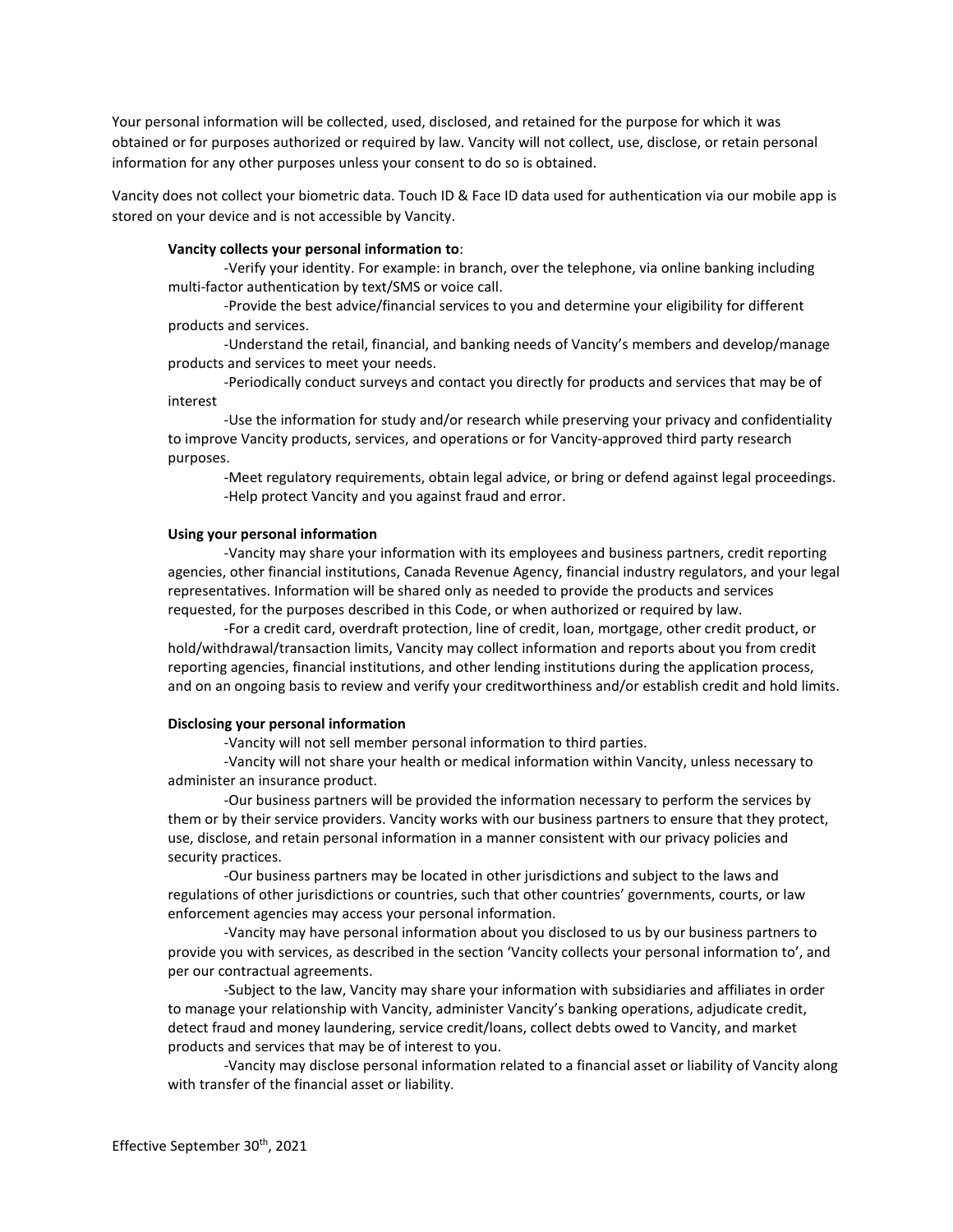-If a member has a product or service where ownership or liability is shared with others, Vancity may share the member's information with such other persons in connection with the product or service.

-Vancity may acquire new businesses, sell some parts of its businesses, merge or amalgamate part or all of its businesses with other entities. As personal information associated with any accounts, products or services of the business being purchased/sold/merged will typically be included in such transactions, Vancity may disclose such information to such other entities as part of the transaction or review prior to the transaction. Any such disclosure will be subject to appropriate privacy and security safeguards and compliant with any applicable law.

-If and when you choose to enroll in third-party finance software, for instance for budgeting or accounting, you disclose your online login information at your own risk.

#### **Retaining your personal information**

-Vancity will retain your personal information for as long as necessary for the identified purposes and for legal and business purposes.

#### **Your Social Insurance Number (SIN)**

-We are required to collect your Social Insurance Number for tax residency self-certification and for any products that earn investment income (including membership shares) to comply with the Canada Revenue Agency's reporting requirements.

-Providing a SIN for credit products is optional. By not providing us with your SIN, you may limit the credit options available to you.

-You may advise Vancity not to use your SIN as an aid to identify you with credit reporting agencies by contacting the Vancity Corporate Privacy Office. If you opt out, Vancity will use alternative methods to identify you with credit reporting agencies.

#### **When you call us**

-Vancity may monitor and/or record your telephone calls with Vancity representatives. The purpose of this is for mutual protection in cases of miscommunication or dispute, to improve member service, and to improve or develop Vancity products and services.

#### **When you connect with us online**

-When you access Vancity's website, online banking, mobile app, or apply for products and services online, Vancity may collect information from you, your computer, or your mobile device. For more information, see our website.

-Vancity.com uses cookies and similar technologies to help provide our members with the best experience we can. For more information, see our website.

## **Accuracy and Safeguarding:**

Vancity is committed to keeping your personal information accurate, complete, current, and safe.

Vancity will update your personal information if it is necessary to fulfill the purposes for which it was collected or if it is required to maintain a product.

Members should proactively update Vancity to ensure the accuracy of their personal information. In many cases, Vancity relies on you to ensure that certain personal information, such as your address, telephone number, and tax residency, is accurate. Keeping your personal information accurate lowers your fraud risk, avoids your statements being mailed to an incorrect address, and ensures accurate reporting on Vancity's part.

If a request to update personal information refers to disputed information, Vancity will note the member's request.

### **Accessing Your Information**:

Effective September 30<sup>th</sup>, 2021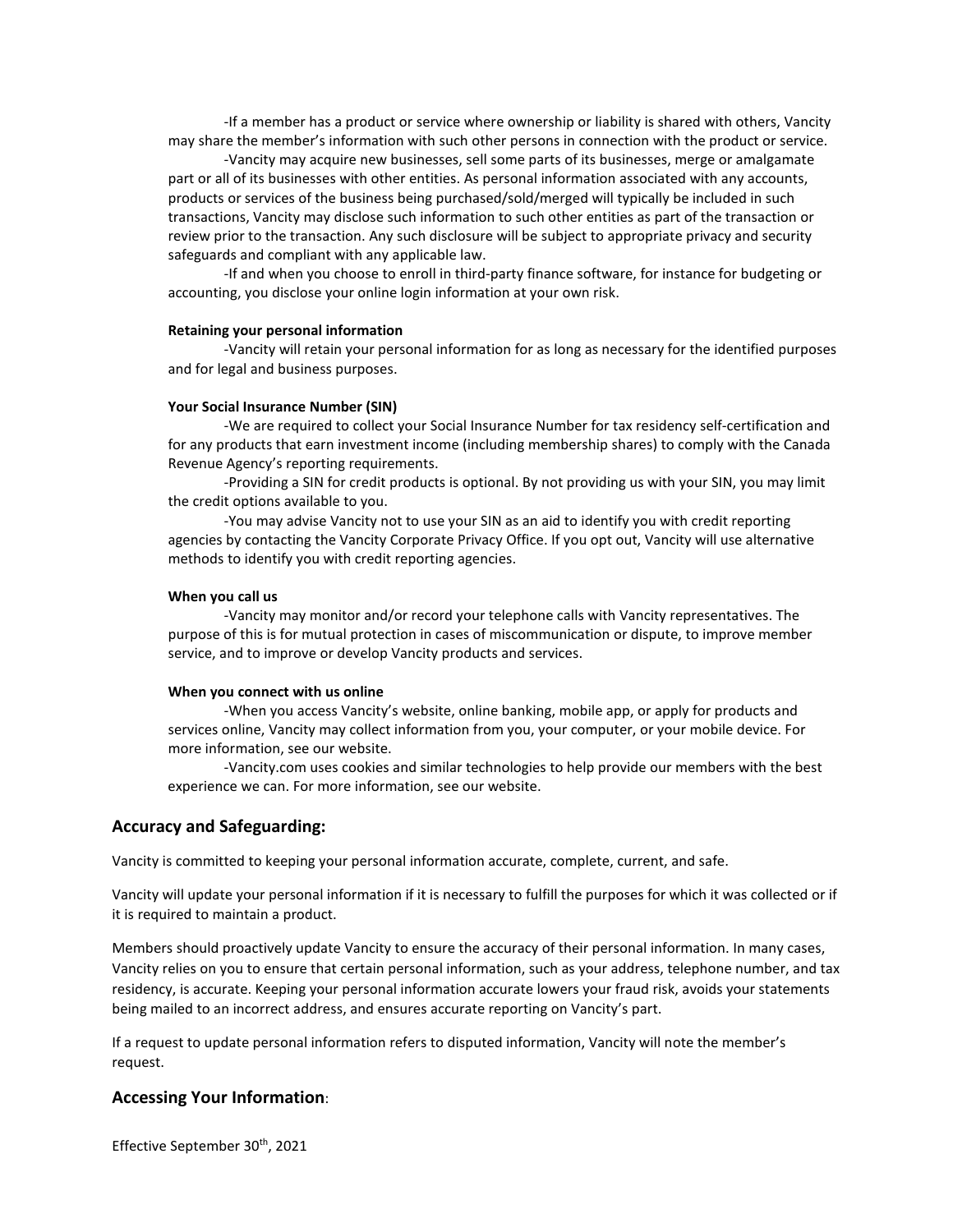You have a right to access your personal information held by Vancity. Upon request, Vancity will tell you within 30 business days what personal information it has, what it has been used for and with whom it has been shared.

If you would like access to your personal information held by Vancity, please submit a written request to your local community branch or directly to the Corporate Privacy Office.

#### **Access requests:**

-Vancity will require you to verify your identity to ensure that the access request is legitimate. -Vancity may request that you specify the type of information you would like to access.

-If Vancity is unable to fulfill the access request within 30 business days, a written notice of a time extension will be provided within 30 days of the request. The notice of extension will advise of the new time frame, the reason(s) for extending the time frame, and of your right to make a complaint to the Information and Privacy Commissioner for British Columbia regarding the extension.

-There may be a cost to fulfilling an access request, depending on the type and amount of information requested. When there is a cost, Vancity will inform you of the estimated cost and ask you whether Vancity should proceed with the request.

-If an access request is refused, in whole or in part, Vancity will provide written notification to the member of its refusal, reasons for refusal, and what other options the member has.

-The information provided will be made available in a way that is accessible to you.

## **Reasons why an access request may be denied:**

-The personal information is unreasonably costly to provide.

-The disclosure of the personal information to the member would threaten the life, health, or security of another individual.

-The personal information cannot be disclosed without disclosing the personal information of other individuals.

-The personal information was generated in a formal dispute resolution process or is subject to solicitor client or litigation privilege.

-The personal information cannot be disclosed for legal, security, or commercial proprietary reasons, including being subject to an investigation by law enforcement.

-If the information provided is inaccurate or incomplete, Vancity will amend the information as requested by the member and, where appropriate, share the amended information with relevant third parties.

# **About this Privacy Code:**

The Vancity Privacy Code is based on British Columbia's *Personal Information Protection Act* (PIPA). Vancity will notify you via vancity.com of any substantial changes to this Code before the changes come into effect.

This Code applies to the personal information of individual Vancity members and prospects, including sole proprietors and signing officers on business accounts, as well as non members who have interacted with Vancity. This Code does not apply to business members, corporate/commercial entities, or Vancity Community Investment Bank (VCIB). For the VCIB Privacy Statement, visit vancitycommunnityinvestmentbank.ca/privacy.

# **Questions and Complaints:**

Members should direct any questions, concerns, or complaints regarding their privacy or this Code to the Corporate Privacy Office. Our Privacy Office will acknowledge, document, and investigate each privacy complaint it receives, and members will receive a response within a reasonable time period.

| Mail                                | Email               |
|-------------------------------------|---------------------|
| Vancouver City Savings Credit Union | privacy@vancity.com |
| Corporate Privacy Office            |                     |